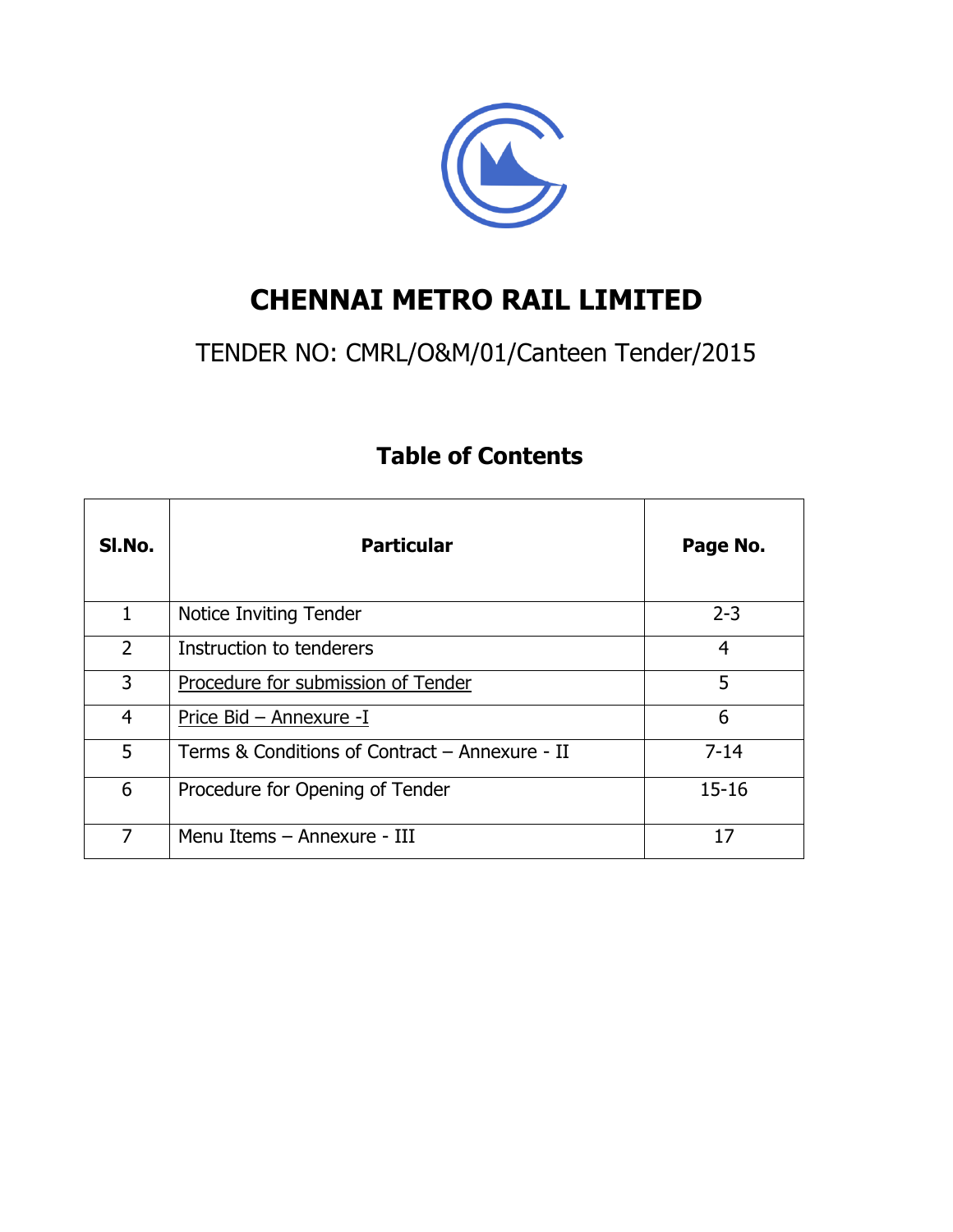## **CHENNAI METRO RAIL LIMITED**

TENDER NO: CMRL/O&M/01/Canteen Tender/2015



Sealed tenders under two packet system are invited from bonafide, competent, professional and experienced caterers for running industrial canteen facility at Koyambedu depot for provision of breakfast, lunch & dinner for 300 nos

#### **\*\*\*\*\*\*\*\*\*\*\*\*\*\*\*\*\*\*\*\*\*\*\***

## **Chennai Metro Rail Limited**

(A Joint Venture of Govt. of India and Govt. of Tamilnadu) Admin building, CMRL Depot, Poonamallee High Road, Koyambedu, Chennai – 600 107 Tamilnadu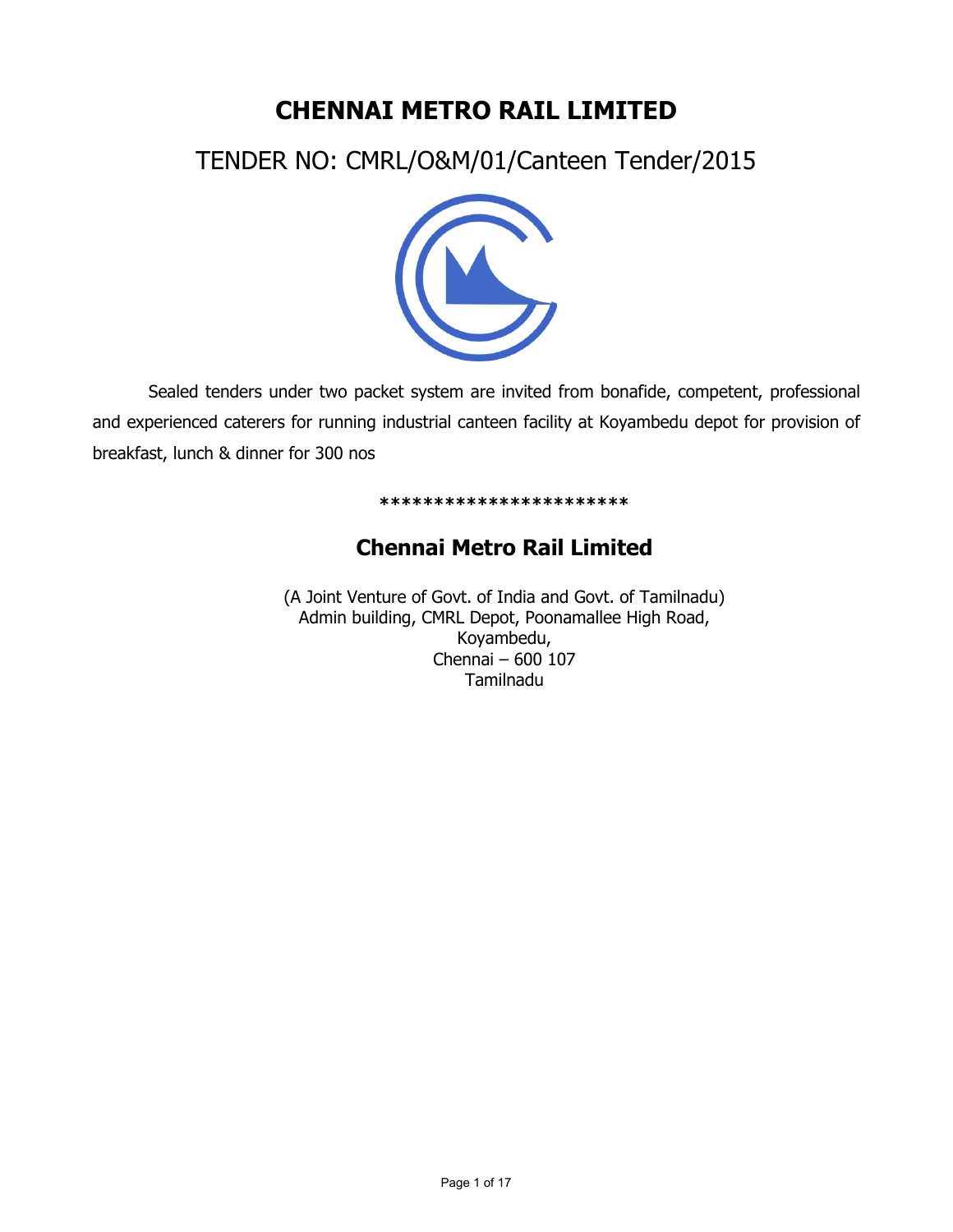## **Notice Inviting Tender (NIT)**

#### CHENNAI METRO RAIL LIMITED

CMRL Depot, Admin Building, Poonamallee High Road, Koyambedu, Chennai – 600 107 Tender No. CMRL/O&M/01/Canteen Tender/2015

## **1.0 GENERAL**

#### **1.1 Name of Work:**

 Sealed tenders under two pocket system are invited from Chennai based bonafide, competent and experienced caterers of good repute, credentials, and financial standing to render professional Catering Services for running industrial canteen at Koyambedu depot for provision of breakfast, Lunch, & dinner for about 300 nos (approx.)**.** The mentioned number of employees are only indicative and is subject to increase or decrease during the contract period. The contract may be extended to another one year beyond initial two years period. The details of the tender are mentioned below:-

#### **1.2 Key details:**

| $\mathbf{1}$   | Approximate cost of work                    | Rs. 61,20,000 (Rupees Sixty One Lakhs<br>Twenty Thousand only)                                            |
|----------------|---------------------------------------------|-----------------------------------------------------------------------------------------------------------|
| $\overline{2}$ | Tender Security i.e Earnest Money Deposit   | Rs. 61,200 in the form of DD drawn in                                                                     |
|                |                                             | favour of Chennai Metro Rail Limited,                                                                     |
|                |                                             | payable at Chennai.                                                                                       |
| $\mathsf 3$    | License period                              | 2 years - Extendable by one year                                                                          |
| $\overline{4}$ | Tender document on sale                     | 26.08.2015<br>to<br>24.09.2015<br><b>From</b>                                                             |
|                |                                             | (between 09.30 hrs to 17:30 hrs) on                                                                       |
|                |                                             | working days                                                                                              |
| 5              | Cost of tender documents                    | (i) A soft copy of the complete tender                                                                    |
|                |                                             | documents can be downloaded from the                                                                      |
|                |                                             | internet. There will be a non-refundable                                                                  |
|                |                                             | tender submission fee at Rs. 4,000/-                                                                      |
|                |                                             | (Rupees Four Thousand only) in the form                                                                   |
|                |                                             | of DD drawn in favour of <b>Chennai</b>                                                                   |
|                |                                             | Rail<br><b>Limited</b><br>payable<br><b>Metro</b><br>at<br><b>Chennai</b> to be submitted along with bid. |
|                |                                             | (ii) A hardcopy of the complete tender                                                                    |
|                |                                             | documents is available on payment of                                                                      |
|                |                                             | non-refundable<br>fee<br>of<br>Rs.5,000/-                                                                 |
|                |                                             | (Rupees Five Thousand only) in the form                                                                   |
|                |                                             | of DD in favour of Chennai Metro Rail                                                                     |
|                |                                             | Limited payable at Chennai                                                                                |
| 6              | Pre-bid meeting                             | 07.09.2015 at 14.00 hrs in the CMRL                                                                       |
|                |                                             | conference room, Address Chennai Metro                                                                    |
|                |                                             | Rail<br>Limited, CMRL<br>Depot,<br>Admin                                                                  |
|                |                                             | building,<br>Poonamallee<br>High<br>Road,                                                                 |
|                |                                             | Koyambedu, Chennai - 600 107 (Tel:                                                                        |
|                |                                             | 044-23792000/ Fax: 044-23792200)                                                                          |
|                |                                             | Email id: chennaimetrorail@gmail.com                                                                      |
| $\overline{7}$ | Last Date & Time of submission of tender    | 25.09.2015 (upto 15.00 hrs) at office of                                                                  |
|                |                                             | the General Manager (HR), CMRL Depot,                                                                     |
|                |                                             | Admin building, Poonamallee High Road,                                                                    |
|                |                                             | Koyambedu, Chennai - 600 107                                                                              |
| 8              | Date & Time of opening of technical bid (at | 25.09.2015 at 16.00 hrs                                                                                   |
|                | CMRL venue)                                 |                                                                                                           |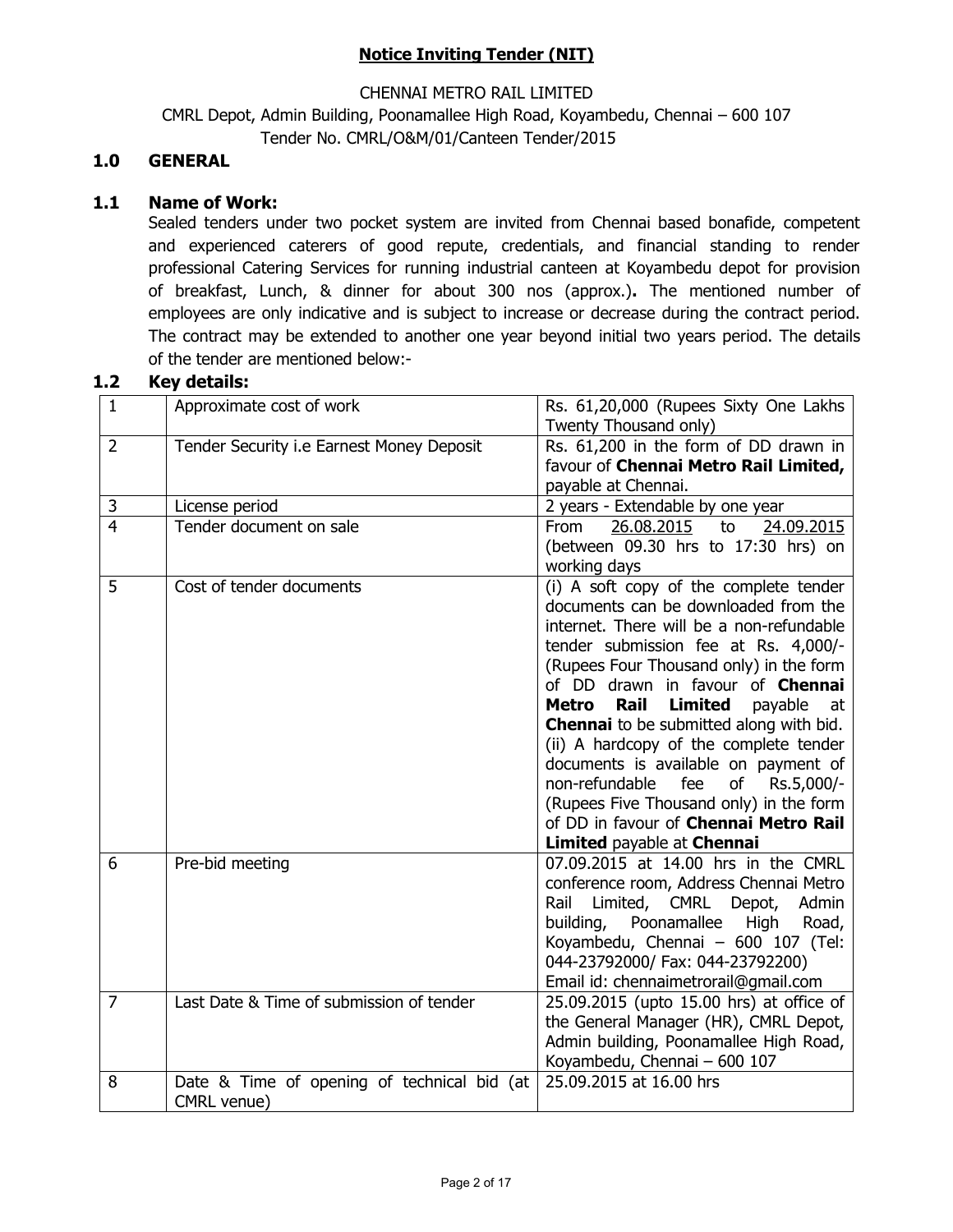| 9  | Authority and place for purchase of tender  | Tender documents shall be available for  |  |  |
|----|---------------------------------------------|------------------------------------------|--|--|
|    | documents                                   | sale at following office:                |  |  |
|    |                                             | The General Manager (HR)                 |  |  |
|    |                                             | building,<br>Depot, Admin<br><b>CMRL</b> |  |  |
|    |                                             | Poonamallee High Road,                   |  |  |
|    |                                             | Koyambedu, Chennai - 600 107             |  |  |
| 10 | Website from which tender documents and any | www.chennaimetrorail.gov.in              |  |  |
|    | additional information can be downloaded    | www.tenders.tn.gov.in                    |  |  |

1.2.1 CMRL is not responsible for delay, loss or non-receipts of the quotation document sent by post/courier.

- 1.2.2 CMRL reserves the right to accept/reject any or all proposals without assigning any reasons whatsoever.
- 1.2.3 Telex / Fax / Email offers shall not be accepted. Any update on tender will be available on CMRL website & prospective bidders may remain in constant touch with CMRL website.

#### **1.3. Instructions to tenderers regarding tender documents downloaded from internet:**

Tender documents can be downloaded from the internet and printout is to be taken out on A4 or appropriate size papers and details are to be filled up by the tenderers in the tender document. It is advisable that the downloaded tender documents are printed through laser printer only. Tenderers are free to download the tender documents at their own risk, for the purpose of perusal as well as for using the same as tender documents for submitting their offers. A master copy of the tender documents is available in the CMRL office. After award of the contract, an agreement will be entered based on the terms & conditions of the tender documents. In case of any discrepancy between the tender document downloaded from the internet and the tender uploaded in CMRL website, the latter shall prevail and will be binding on the tenderers. No claim on this account will be entertained.

#### **1.4 Declaration by the tenderer**

I/We have downloaded the tender forms from the internet site [www.chennaimetrorail.gov.in](http://www.chennaimetrorail.gov.in/) & www.tenders.tn.gov.in and I/We have not tampered/modified the tender forms in any manner. In case, if the same is found to be tampered/modifies, I/We understand that my/our tender will be summarily rejected and the tender security deposited will be forfeited and I am/we are liable to be banned from doing business with CMRL and/or prosecuted.

General Manager (HR)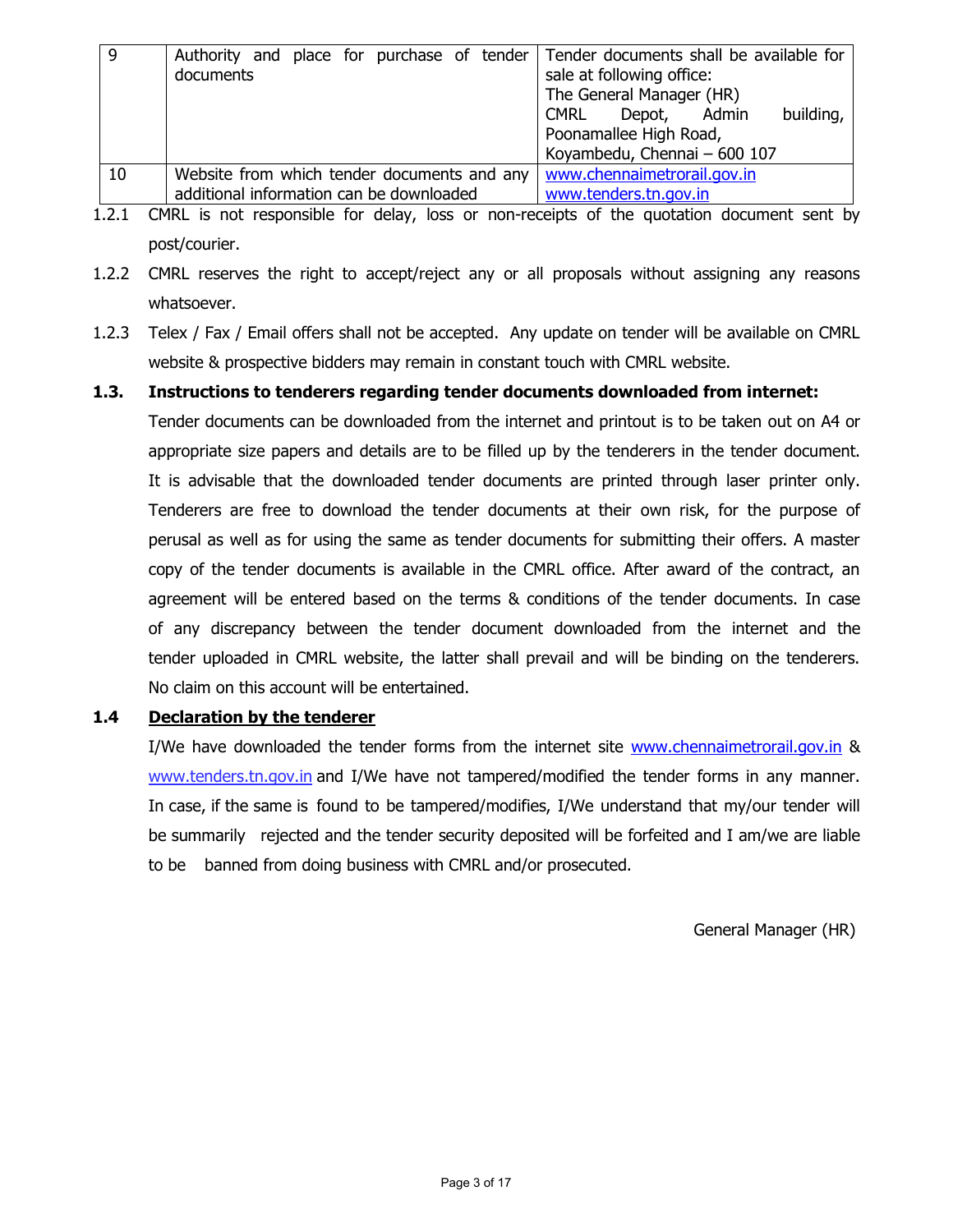### **Instruction to tenderers**

#### 2.0 **Eligibility Criteria**

- 2.1 Experience: The tenderer should have a minimum experience of 3 years of successfully running an industrial canteen for about 250 staff. In support of the same, any one of the below supporting document to be enclosed
	- (a) One single similar completed work for a value of Rs. 48.00 lakhs or above
	- (b) Two similar completed work for a value of Rs. 30 lakhs or above
	- (c) Three similar completed work for a value of Rs.24.00 lakhs or above
- 2.2 The average annual turnover for the last three financial years ending 31/03/2015 should be more than Rs. 18.00 lakhs. Audited balance sheet certified by the Charted Accountant should be enclosed.
- 2.3 Tenderer to submit the following documents:
	- (a) PF code
	- (b) ESI code
	- (c) Registered with Factory Inspectorate (VR-3400)
	- (d) FSSAI certificate
	- (e) Profit &loss statement for the last 3 years ending 31/03/2015. It should be profit
		- making last 2 years to be certified by Charted Accountant
	- (f) Experience certificate from the employer has to be produced
- 2.4 Envelope I (Technical bid) should contain following document copies:
	- (i) PF code no
	- (ii) ESIC code no
	- (iii) Food license/Sanitary license
	- (iv) Sales tax registeration certificate duly attested
	- (v) A list of similar works executed including works in hand
	- (vi) Should be in possession of TIN number
	- (vii) Service tax registeration no
	- (viii) Cost of tender document (Non -refundable) Rs. 5,000/- (hardcopy) & Rs. 4,000/- (Softcopy)
	- (ix) EMD in original in the form of DD drawn in favour of **Chennai Metro Rail Limited,** Payable at Chennai.

Envelope –II (Price bid) should contain following document copies:

 The tenderer shall put the financial bid documents in a separate envelope and seal it and duly marking the envelope as "Financial Bid" (Envelope II). A format of price bid and menu is placed at Annexure I and III.

2.5 Note: In case of non-submission of any of the above documents will lead to rejection.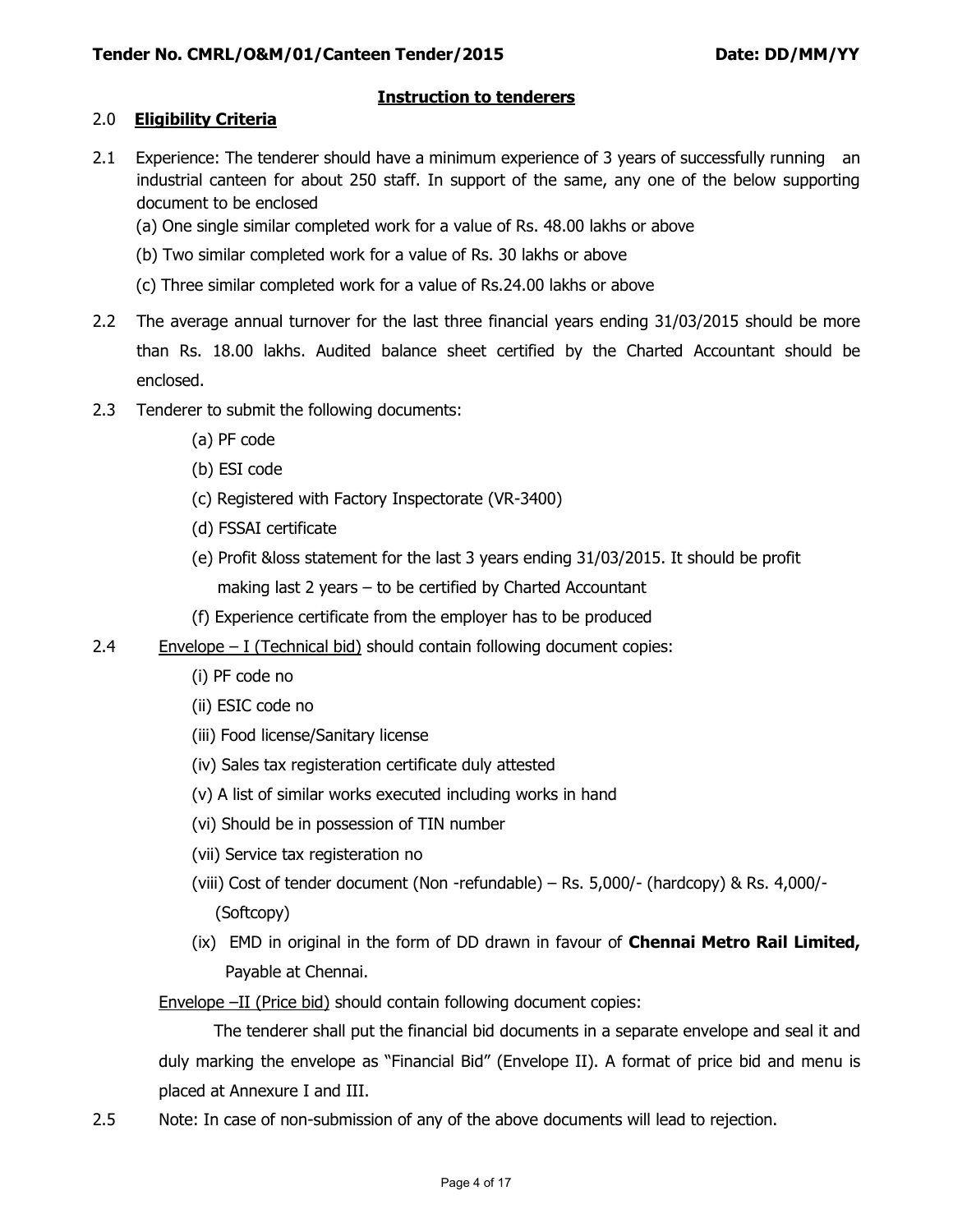#### **3.0 Procedure for submission of Tender:-**

Sealing and Marking of Tender:-

- (i) All pages of the tender document shall be numbered, signed and submitted in single packet along with a signed letter of transmittal.
- (ii) The Tenderer shall book bind all technical documents and properly seal the Technical Package along with requisite documents to be enclosed in separate envelope duly marking the envelop as "Technical Bid (Envelope I)".
- (iii) The EMD in original and Tender Fee in original shall be placed in a separate cover and properly seal the package duly marking the envelop as "EMD & Tender Fee cover". Both the Technical package cover and EMD & Tender fee cover shall be kept in a Third cover duly marking the envelopes as "TECHNICAL COVER with EMD" and properly seal the cover.
- (iv) Likewise, the Tenderer shall put the Financial Bid documents in a separate envelope and seal it and duly marking the envelopes as "FINANCIAL BID" (Envelope II). A format of price bid and menu is placed at Annexure I and III. The tenderer shall properly book bind all his documents shall put his name over the top of the tender submission.
- (v) Thus, there shall be only TWO envelopes one containing Technical Bid Cover with EMD, second containing Financial Bid Cover. Both the covers should thereafter be kept in a Third cover and again sealed. This cover should be superscribed as "**Tender for running Industrial Canteen facility at CMRL depot".**
- (vi) All the inner and outer envelopes shall be addressed to the Employer at the following address:-

 The General Manager (HR) Chennai Metro Rail Limited CMRL Depot, Admin Building, Poonamallee High Road, Koyambedu, Chennai – 600 107

- (vii) The Submissions received after the stipulated time and date shall not be entertained.
- (viii) CMRL takes no responsibility for delay, loss or non- receipt of the tender document sent by post/courier.
- (ix) CMRL reserves the right to accept/reject any or all tenders without assigning any reason whatsoever
- (x) Telex/Fax/E-mail offers will not be accepted
- (xi) The terms and conditions of tender is placed at Annexure II

General Manager (HR)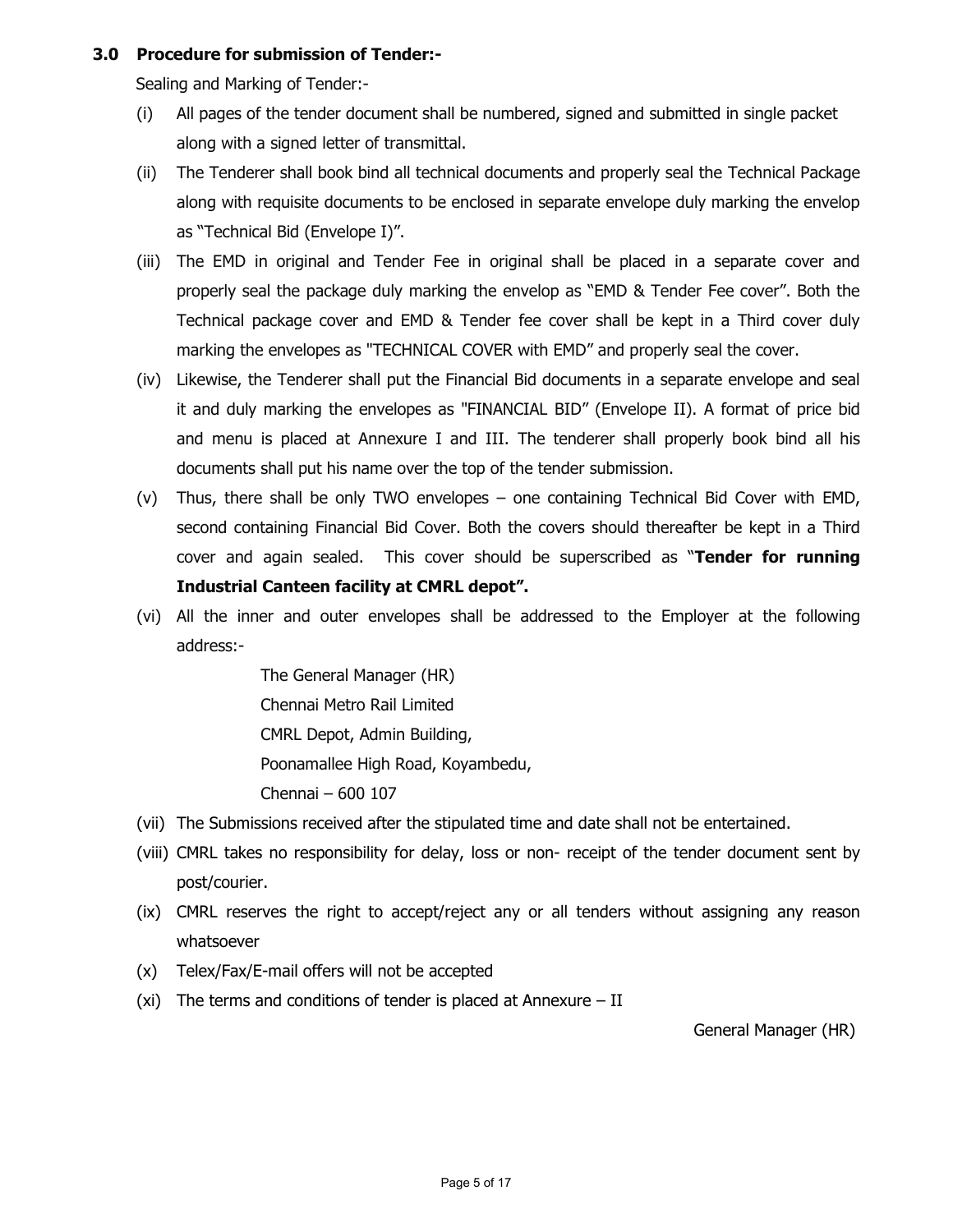#### **PRICE BID**

The tenderers are requested to quote unit rate for provision of standard breakfast, Lunch, & dinner **in CMRL depot, Koyambedu** in the following format:-

| <b>Schedule</b>        | <b>Menu Items</b>                 | Quantity  | Rate per unit<br>excluding tax | <b>Rate inclusive</b><br>of all taxes |
|------------------------|-----------------------------------|-----------|--------------------------------|---------------------------------------|
|                        | Idly - $2$                        | 80 gms    |                                |                                       |
|                        | Dosa                              | $100$ gms |                                |                                       |
| Morning Tiffin         | Medhu Vadai -                     | 40 gms    |                                |                                       |
| (I)                    | Ghee Pongal (OR)<br>Rava Kitchadi | 150 gms   |                                |                                       |
|                        | Coffee                            | 100 ml    |                                |                                       |
|                        |                                   |           |                                |                                       |
|                        | Sweet / Payasam                   |           |                                |                                       |
|                        | Pachadi                           |           |                                |                                       |
|                        | Poriyal - 2                       |           |                                |                                       |
|                        | Kootu                             |           |                                |                                       |
|                        | Sambar                            |           |                                |                                       |
| Lunch                  | Rasam                             | 400 gms   |                                |                                       |
| (II)                   | Vatha Kuzhambu                    |           |                                |                                       |
|                        | Appalam                           |           |                                |                                       |
|                        | <b>Rice</b>                       |           |                                |                                       |
|                        | Curd                              |           |                                |                                       |
|                        | <b>Butter Milk</b>                |           |                                |                                       |
|                        | Pickle                            |           |                                |                                       |
|                        |                                   |           |                                |                                       |
|                        | Roti / Naan Pulka                 | 30 gms    |                                |                                       |
| <b>Dinner</b><br>(III) | <b>Curd Rice</b>                  | 250 gms   |                                |                                       |
|                        | Veg Rice                          | 250 gms   |                                |                                       |
|                        |                                   |           |                                |                                       |
|                        | Grand total (I+II+III)            |           |                                |                                       |

Please Note: - The rates quoted should be inclusive of all statutory taxes including Service Tax **Sales Tax whichever is applicable. The L1 bidder will be decided based on the L1 rate (Grand Total) .** 

> Signature of the Contractor with Stamp / Seal & Date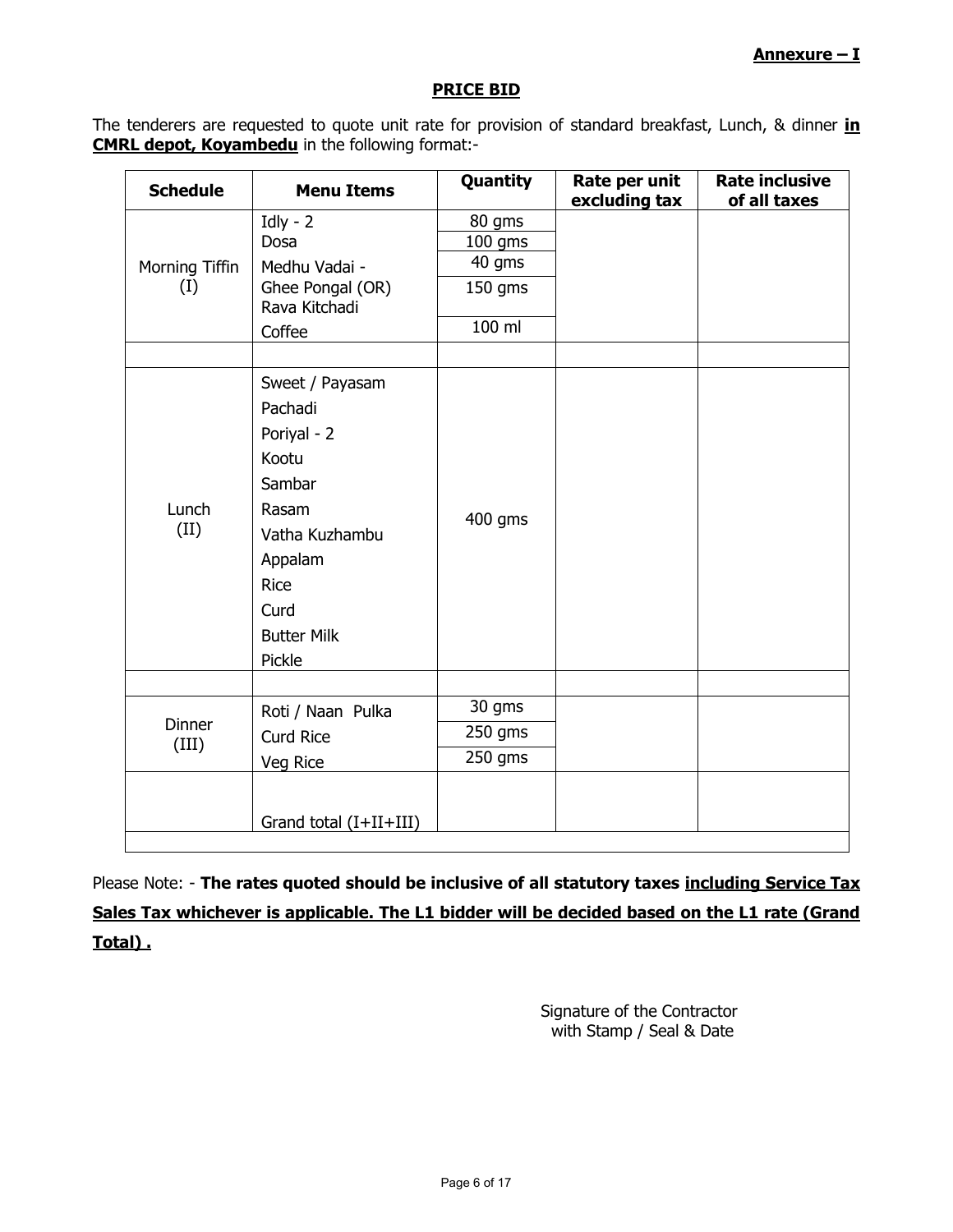#### **TERMS & CONDITIONS OF CONTRACT**

#### 1.0 **DEFINITIONS**

i. "Company" means Chennai Metro Rail Ltd. and shall include its successors and assignees.

ii.'Contractor' means successful bidder for providing catering services.

iii."Office-in-Charge" means General Manager / Officer in Human Resource Department designated as such by the company and authorized to act for and on its behalf.

#### 2.0 **CATERING SERVICES**

#### 2.1 **TO BE RENDERED**

The Contractor shall prepare and serve fresh and wholesome meal/snacks/beverages to the employees of the company and such other as approved by the Company. **The tentative menu is placed at Annexure –III and the same is subject to change based on the requirement of CMRL**.

#### 2.2 **MENU & QUALITY**

The tentative meals to be supplied by the Contractor shall be of the type as indicated in **Annexure –III.** The Contractor shall not prepare or serve any other item without the prior approval of the Company.

#### 2.3 **QUALITY OF RAW MATERIALS AND FINISHED PRODUCTS**

The food shall be good, wholesome and of best quality as approved by the Company, before using the raw materials and other ingredients for cooking, the Contractor shall ensure their quality and wholesomeness. The Company through its authorized representatives shall have the authority to carry out test checks at their convenience of the raw materials, ingredients for cooking, cooking arrangements, Hygienic conditions of the kitchen & wash areas. Finished eatables / cooked or raw items if does not meet the standard of wholesomeness, may insist the contractor for the disposal of the same and to be destroyed at the cost of the Contractor.

#### 2.4 **SERVICE POINTS & TIMINGS**

- **2.4.1** The Contractor shall be required to provide catering services in the canteen premises from **Monday to Sunday** at timings (from 0700 hrs onwards) stipulated by CMRL based on requirement.
- **2.4.2** If required, the canteen service is to be provided at other places within CMRL premises, if mutually agreed to.
- **2.4.3** Notwithstanding anything herein after contained, the company will have the right to use the canteen hall at any time on any working days or holidays at any time, as may be required with prior intimation.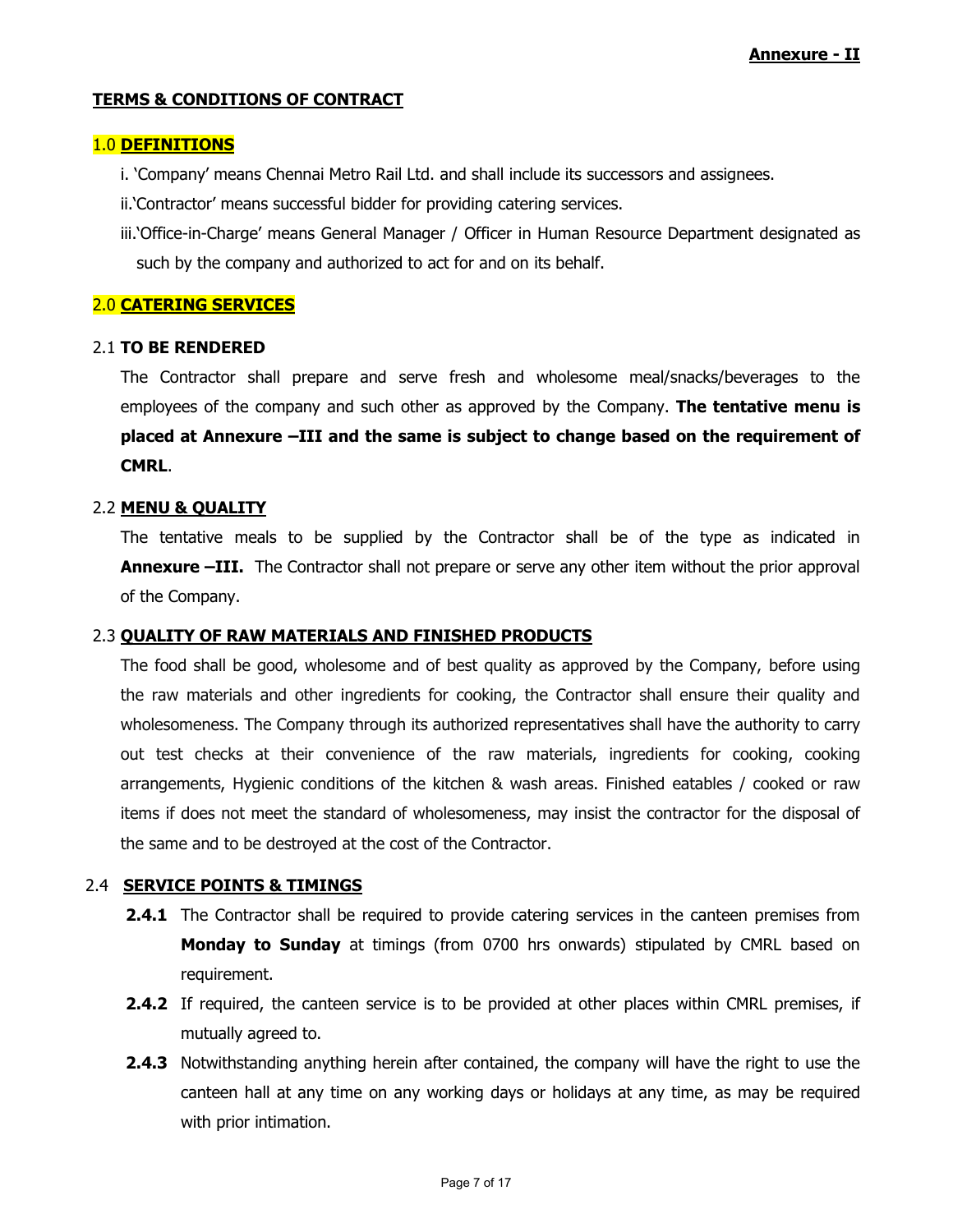### 3.0 **CONTRACTOR'S OBLIGATIONS**

- 3.1 For any damage, breakage or loss of any equipment or property of the Company the Contractor shall have to make good the same at his own cost. For the details of arrangement for the above, the contractor shall keep a proper inventory of the items placed at his disposal by the company and the same shall be verified by the contractor along with the representatives of the company. The company reserves the right of free access through its authorized representative(s) to inspect the canteen, stores, equipment and food for ensuring their wholesomeness, cleanliness, quality and quantity at all times without any prior notice.
- 3.2 The Contractor shall keep the entire premises, utensils; crockery, etc, clean and hygienic, he shall use and provide at his own cost prescribed detergents and other requisites for this purpose. He will ensure that furniture of the Canteen premises, crockery, cutlery, utensils, kitchen pantry, wash basins, lavatory urinals, drainage system, washed and cleaned in hygienic way as directed by the Officer – in- Charge or any other authorized representative. It shall be the responsibility of the contractor to maintain the main canteen and the pantries clean, neat and hygienic, for the purpose, he is required to engage adequate staff.
- 3.3 The Contractor shall not use or allow to be used the Canteen premises or any part thereof for dwelling purposes and shall not allow any outsiders to loiter in and around the canteen building without valid authority.
- 3.4 The Contractors shall also not use or allow to be used any facility, appliances, equipment provided by the Company for any purpose other than providing canteen services as per Company"s requirement.
- 3.5 The Contractor shall not, without prior consent in writing by the Company, assign or subject the contract or any part thereof to any other party provided that it shall not relieve the contractor from any obligations, duty or responsibility under the contract.

#### 4.0 **ENGAGEMENT OF LABOUR**

- 4.1 The Contractor shall at his cost, employ adequate number of catering staff such as supervisors, Cooks, helpers, Service Boys, housekeeping and other persons for smooth and efficient running of the canteen services, if the Contractor himself cannot be present and run the canteen efficiently. The Contractor shall exclusively be liable and responsible for their Statutory Wages, PF, Bonus, Medical, Uniforms and all other payments as may be applicable and full compliance in their respect with all Statutory Laws, Rules and Regulations as applicable to them.
- 4.2 The Contractor shall make regular and full payment of wages/salaries and other payments to the employees in time as per the statutes and applicable laws and furnish necessary proof, as and when demanded by the Officer-in-Charge.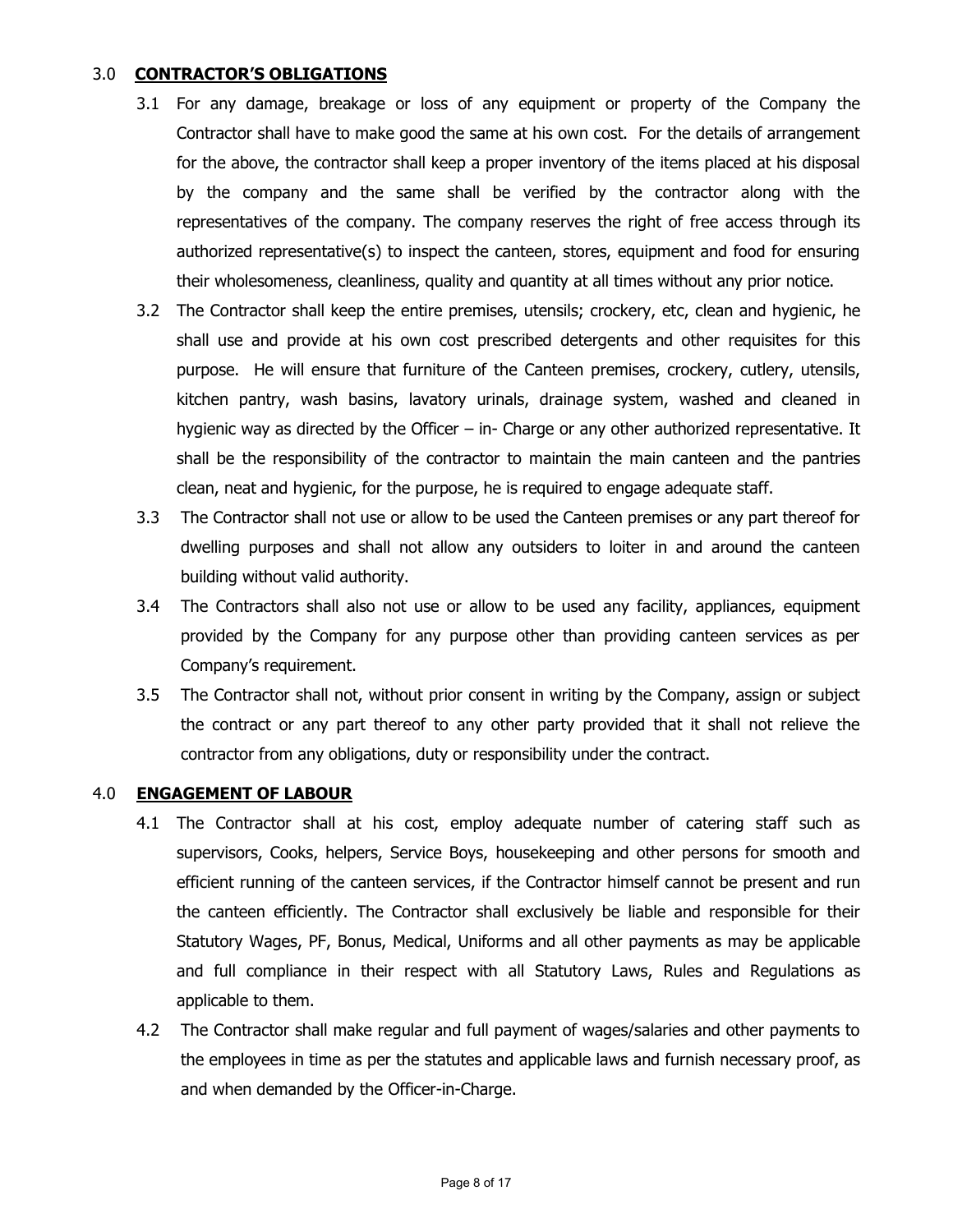- 4.3 The Contractor shall also be liable to ensure and pay the Minimum wages notified by concerned authorities from time to time, P. F & ESI contribution, leave, salary, etc. and shall be liable to follow statutory working hours for his employees.
- 4.4 The Contractor shall arrange Police verification of all his staff, and issue Identity cards bearing photographs of the canteen employees, for gate entry who shall exhibit it prominently during working hours. The canteen staff shall also be liable for search on entry/exit. Will ensure that the Contract Worker deployed by the service provider for CMRL should not have any adverse antecedents & any police records/criminal cases against them, and also full Bio-Data is maintained in the service provider's office for any verification at any stage.
- 4.5 The Contractor shall ensure that all canteen employees, during their working hours, wear neat and tidy uniforms and use hygiene gloves and head caps/covers supplied by the Contractor. No canteen employee shall be allowed to continue his duty without uniform and above mentioned accessories.
- 4.6 The employees of the Contractor will be subject to medical examination once in year at Contractor"s cost by registered medical practitioner. The employees should be free from all communicable, contagious infections and other diseases. In the event of any employee of the Contractor being found medically unfit, the Contractor shall arrange to replace immediately. Contractor has to submit medical reports once in a year.

## 4.7 **CONTRACTOR'S LIABILITY**

 The Contractor shall be solely and exclusively liable for the payment of any and all taxes or hereafter imposed, increased or modified from time to time and all Income Tax, Sales Tax now in force and hereafter increased and all contributions and taxes for unemployment compensation, insurance.

## 4.8 **CONTRACTOR'S LIABILITY TOWARDS INDEMNITY**

The Contractor shall also indemnify the Company against any claim under the payment of Wages Act, 1936, and/ or the Minimum Wages Act, 1948 or any statutory obligations arising out of any other Act or Acts or on behalf of any person employed by him.

- 4.9 The Contractor shall also indemnify the Company and every member, officer and employees of the Company against all actions, proceedings, claims, cost and expenses whatsoever in respect of or arising out of any failure by the Contractor in the performance of his obligations under this contract.
- 4.10 Contractor is to agree that the contract is only as a user and doesnot cater any employeremployee relationship and shall also be categorically indicated is all your appointment of staff that they shall at no stage have any claim for employment in CMRL.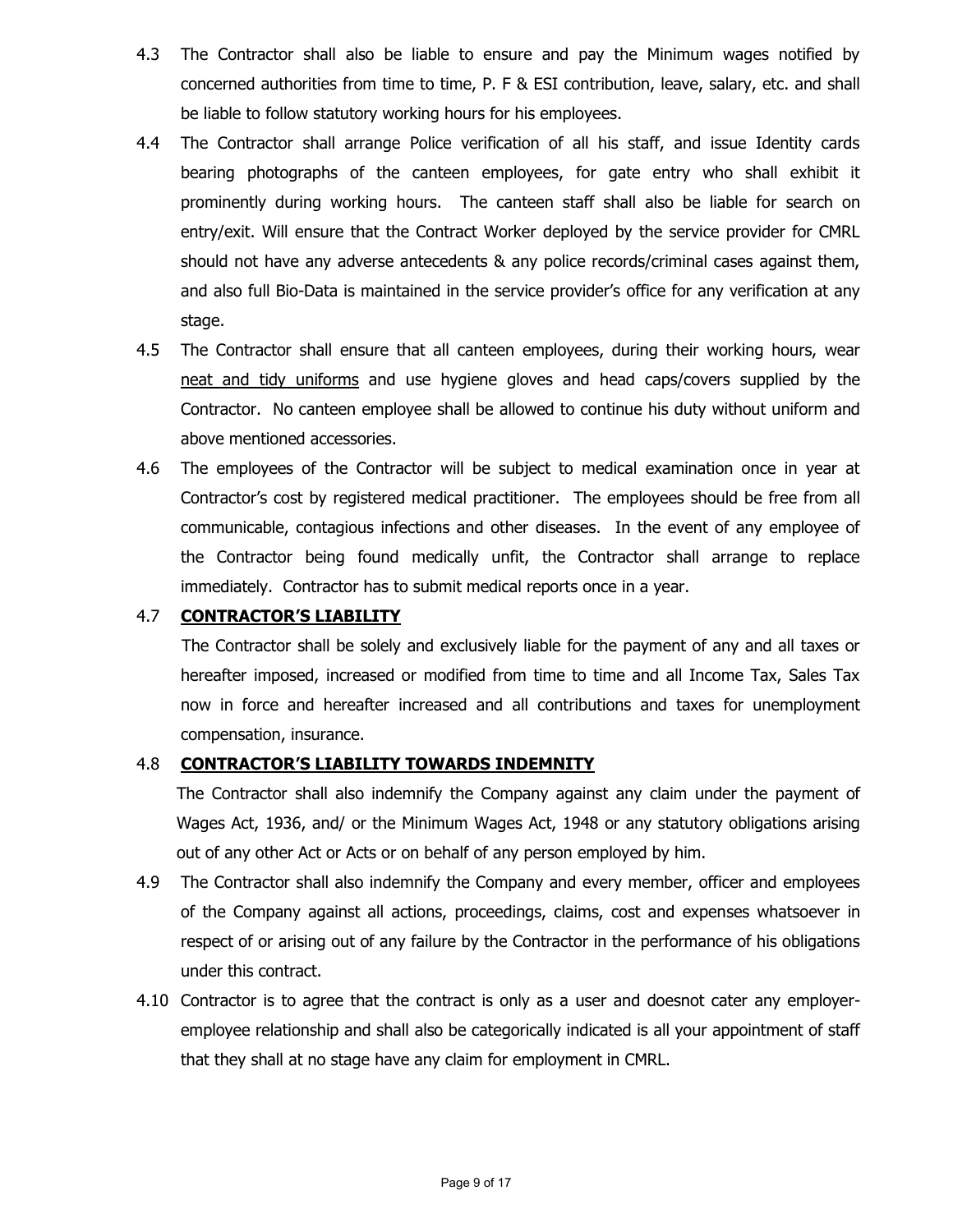## 5.0 **COMPANY'S ASSISTANCE**

- 5.1 The company shall provide the following facilities and furniture free of charge to the Contractor for the sole purpose of providing canteen services.
	- (i) Canteen premises with dining hall, kitchen pantry on a token license fee of **Rs. 101/-** per month for conduct of the Canteen.
	- (ii) Furniture for the dining hall.
	- (iii) Basic Electricity facilities (3-phase connection) will be provided by the Company & the actual usage/utility charges to be borne by the contractor.
	- (iv) Water (drinking and for washing) & water charges to be borne by the service provider
	- (v) Bulbs and Tube lights.

#### 6.0 **The tenderer to provide**

- i. The Kitchen Equipment, Cutlery, utensils & crockery items
- ii. Gas connection with required number of commercial LPG cylinders to be taken care by the tenderer.

#### 6.1 **NON – WAIVER OF DEFAULTS**

Any failure by the Company at any time/ or from time to time to enforce or require the strict keeping and performance of any of the terms or conditions of this contract, or to exercise a right herein, shall not constitute a waiver of such terms, conditions or rights and shall not affect or impair the same, or the right of the company at any time to avail itself of the same.

#### 7.0 **SECURITY DEPOSIT**

10% of contract value for the first year or **Rs.** 3,06,000/- **which ever greater** will be required to be deposited by the contractor with company, as interest free security deposit, during the period of contract. Security deposit or Bank Gurantee in the form of DD drawn in favour of **Chennai Metro Rail Limited**, payable at Chennai and valid upto 180 days beyond contract expiry period.

#### 8.0 **PAYMENTS TO THE CONTRACTOR**

- 8.1 Credit sales, if any, effected by the Contractor will be at his own risk and responsibility and that the CMRL will not in any way be responsible for the recovery of such arrears in these transactions.
- 8.2 However, the contractor shall submit bills for items served for official purposes periodically & Employee subsidy on unit lunch/refreshments, if given by Management, to the Administration Department in appropriate form duly verified by the authorized officer concerned. The Administration Deptt. Will settle such bills within reasonable time, if the bills meet all the requirements specified by the Management.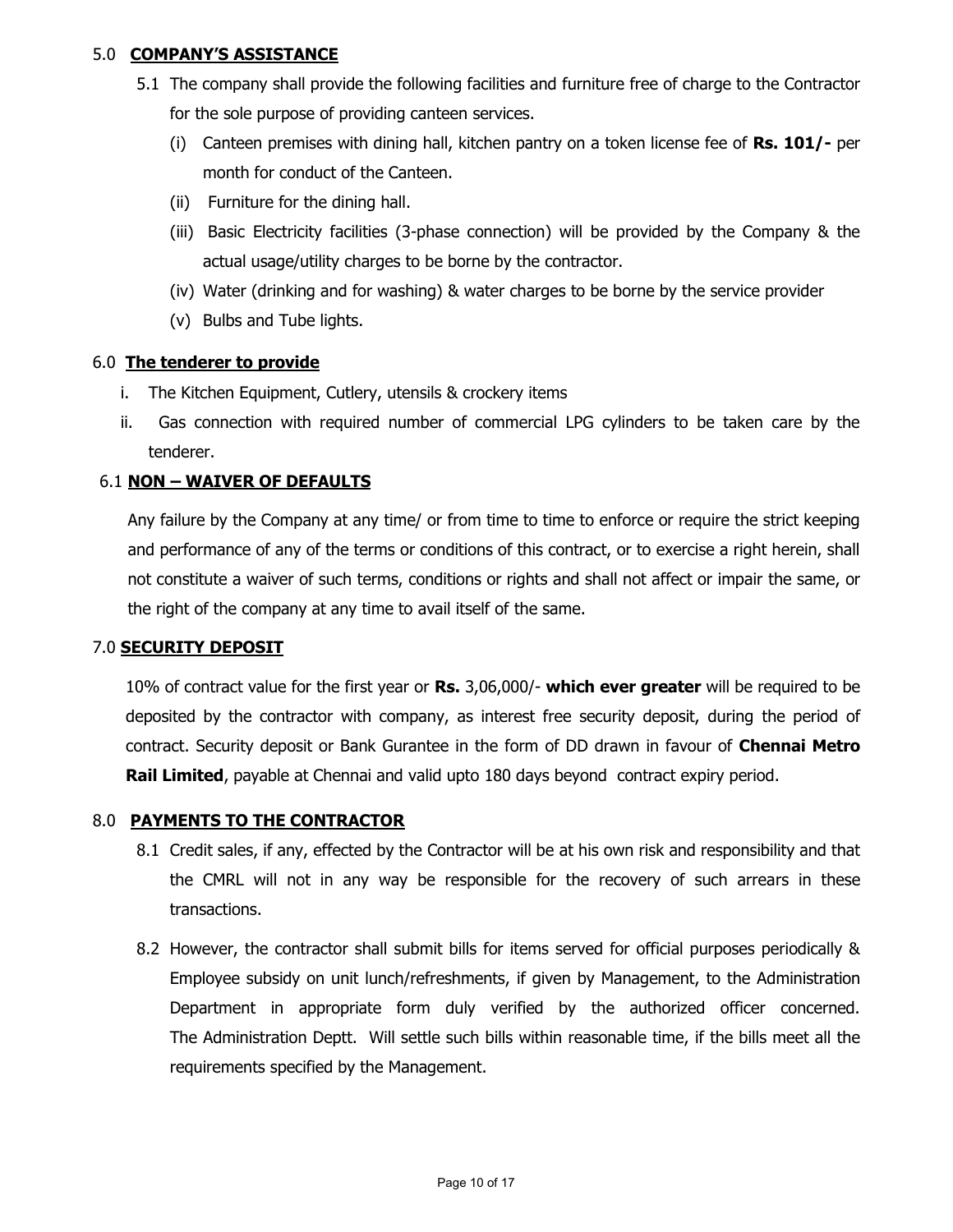- 8.3 A separate register to be maintained by the caterer. In the mentioned register, the employees shall make entry mentioning their particulars like Name, Employee code, designation and department prior availing the canteen food. This register copy to be forwarded along with invoice to CMRL.
- 8.4 The payment will be made on monthly basis on submission of proper Invoice along with a register copy .The payment will be made within 3 to 4 weeks of receipt of invoice.
- 8.5 The Company shall not be responsible for any amount due from the contractor to any person (s) in respect of items supplied/ or otherwise nor shall it be responsible to the Contractor on the said account.

## 9.0 **PERIOD OF CONTRACT**

- 9.1 The period of Contract shall be for **2 years** in the first instance from the date of taking position by the Contractor. The Company shall have the option for extending the Contract further for another one year with the mutual consent.
- 9.2 The rates of the food items quoted shall remain same during the contract period. The same shall be revised on mutual consent in case of extension for the  $3<sup>rd</sup>$  year.
- 9.3 The Contractor shall take position and start functioning within 30 days of award of contract.
- 9.4 The Contract shall be in force for the periods stipulated in the contract and on the expiry thereof, it will be deemed to have been terminated automatically. Further, the contractor will not have any right either contractual or equitable to demand any other intending party.
- 9.5 In the event of any dispute arising out of the clauses mentioned above, the same shall be referred to General Manager / Human Resources, CMRL, Chennai or whom the company may appoint for decisions and his decision shall be final and binding on both the parties.

#### 10.0 **SCOPE OF WORK**

- 10.1 All items cooked and served should be of good quality. The quantity and quality or meals and other items shall be provided as approved by the company. The quantity of the ingredients to be used for preparation of breakfast, meals / snacks shall be strictly in accordance with norms laid down in Annexure – III.
- 10.2 For Selling any other items prior approval of rates will be taken from CMRL

## 11.0 **LIABILITY**

- 11.1 Maintain adequate man Power as per requirement.
- 11.2 Contractor shall, on award of the contract, furnish the list containing names and address of his staff along with their proper Police verification reports.
- 11.3 Contractor shall engage such reasonable number of employees in different categories as may be necessary to meet the obligations under the contract. In case the Company finds that the required number of employees are not engaged by the contractor, the company shall be of liberty to ask the Contractor to engage more number of employees in one or more categories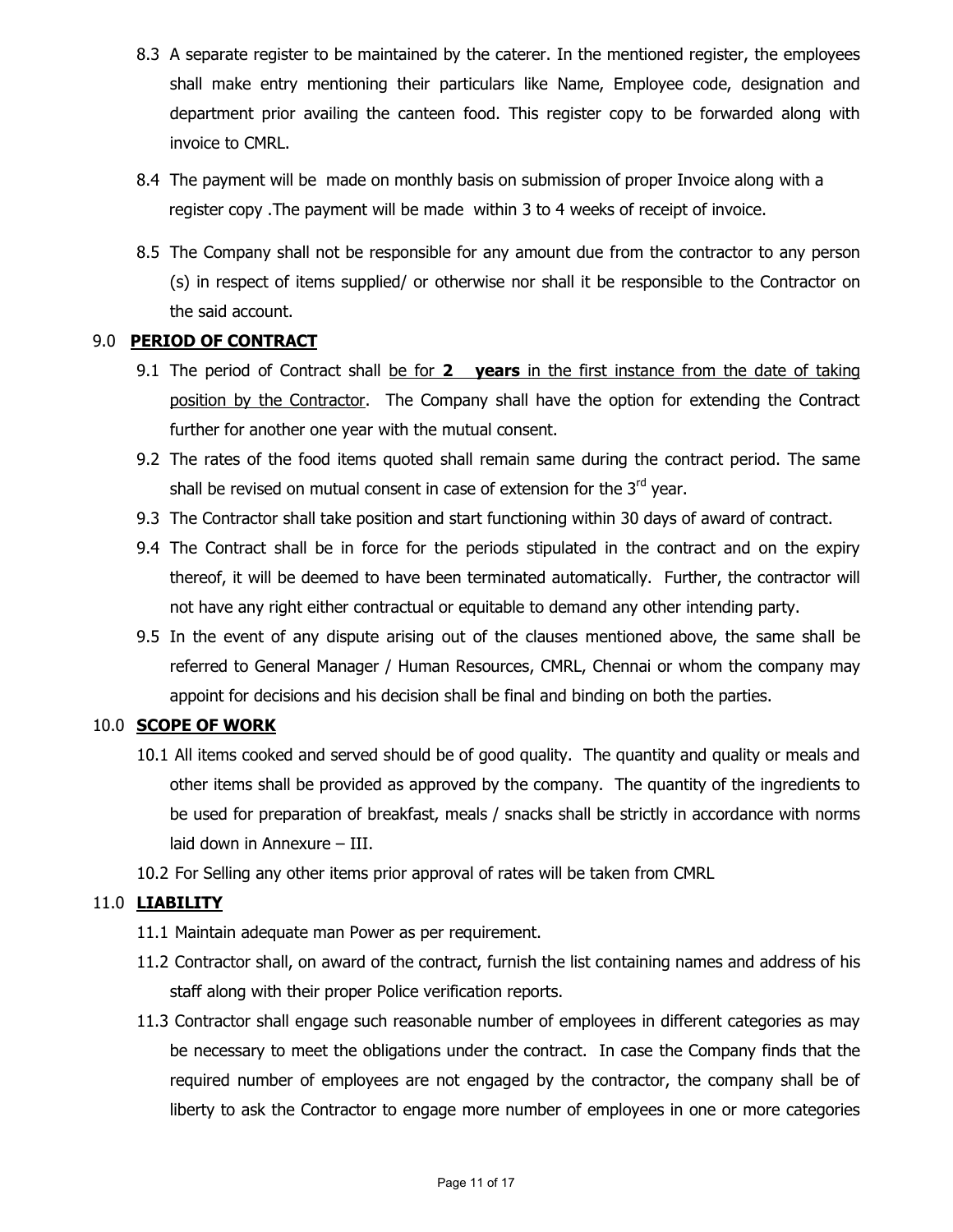and the Contractor shall forth with engage extra employees as asked for the Company (at Contractor"s cost.)

### 12.0 **MATERIALS**

12.1Contractor shall purchase and keep the raw material stock for minimum 7 days requirement other than perishable for the preparation of various items, including the controlled items of good quality at his own cost. Contractor shall abide by the local Government laws relating to stocking of food grains, sale of food etc. and shall obtain the necessary licenses from the Competent Authority, wherever applicable. The Company at its discretion through its authorized representative may check the stock position of all the items to see that the above is being complied by the contractor.

#### 13.0 **MISCELLANEOUS**

- 13.1 Contractor shall maintain the canteen and pantries in clean and hygienic conditions.
- 13.2 The Contractor should provide uniforms, Disposable Gloves & Head caps and acceptable footwear to the canteen staff / workers. He should also ensure that the staff / workers wear neat uniform during working hours of the canteen. The employees of the contractor shall wear neat uniform and the contractor should supply at least two sets per year. Food handling staff shall wear caps & gloves. Fine up to Rs.500/- may be imposed for dirty uniform/deviation of this clause, if found not wearing.
- 13.3 The Contractor shall produce a applicable food license, in the prescribed form and necessary registrations from PF/ESI/VAT/ST authorities within 15 days from the date of award of contract and on his failure to do so the contract is liable to be terminated and the Earnest Money Deposit or Security Deposit whichever is to his credit shall be forfeited and the Contract shall have no claim whatsoever on this account.
- 13.4 Contractor shall not exhibit or cause to be exhibited in the canteen premises any printed or written notices or advertisements of any kind, whatsoever except notices related to the working of the canteen, without the prior permission of the company.
- 13.5 Contractor shall be required to sign an indemnity bond, pledging that it will be his sole responsibility to keep all the fixed assets & furniture of CMRL in safe custody and shall hand over the same to the company AS AND WHEN DEMANDED. Any loss or breakage in these items shall be at the cost and responsibility of the Contractor, and shall be made good by the Contractor. In respect of all other items, normal wear tear will be decided by the Company. Breakages and all other losses whatsoever and replacements required to be made shall be made good by the Contractor at his cost in the manner as may be decided by the Company. In case the Contractor fails to make good the aforesaid losses, the company shall be at liberty to recover the cost of these items from the security deposit and the dues payable by the company to the Contractor.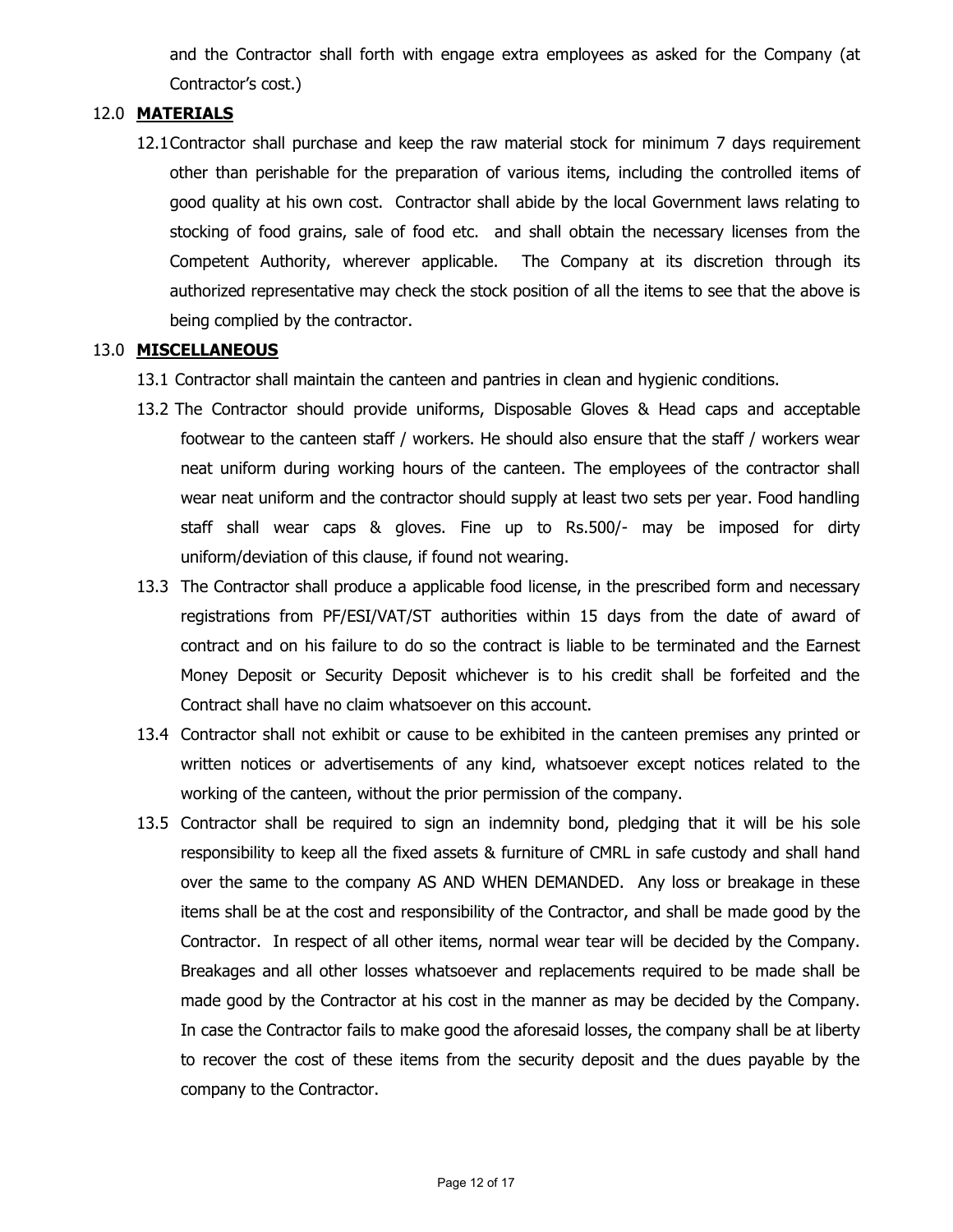- 13.6 The Company reserves the right to deduct any amount that becomes payable by the Contractor in respect of the labour being employed by him for executing the job awarded, under any Act or rules framed there under and in force from time to time. The same shall be recovered from bills payable to the Contractor as debt recoverable.
- 13.7 The Contractor shall undertake to provide comprehensive accident insurance policy coverage in respect of every employee employed by him on CMRL jobs/sites.

#### 14.0 **PENALTIES**

- 14.1 In the event of any complaint and / or non-fulfillment of any of the terms of agreement regarding non-supply or delay in supply, short supply of meals, irregular and untimely running of the canteen service, use of inferior type of ingredients, stuff, raw materials of the eatables, the company may impose fine not exceeding Rs. 1000/- (Rupees One thousand only) for any of one of the above mentioned defaults depending upon its nature and the fine so imposed shall be realized by deducting the amount from pending bills or otherwise including security deposit. For the purpose of acceptance of a compliant, a written complaint from any section head will be a valid document. It will be the responsibility of the Contractor to prove it to the entire satisfaction of the company that the penalties need not be imposed. The decision of the Company in this regard will be final and binding to the Contractor and it will not be subject to dispute or arbitration, the sole criterion being to ensure prompt and wholesome service to the employees of the Company.
- 14.2 In the event of lack of cleanliness and hygienic conditions in the canteen, a penalty of Rs. 1000/- (Rupees One thousand only) per day may be imposed on the contractor till remedial action is taken. All the existing rules and future regulations regarding hygiene, health etc., issued by the competent authority is applicable to the contractor.
- 14.3 Contractor shall ensure that peace and order is maintained in the canteen. If peace and order in the canteen is disturbed due to lapse on the part of the contractor, a penalty of Rs. 1000/- (Rupees One thousand only) for such lapse leading to disturbance of peace / order may be imposed by the company.
- 14.4 If the company finds that the contractor is misusing the facilities provided by the company for running the canteen for any other purpose not covered under the contract, the company will be free to levy penalty which may extend to Rs. 1000/- (Rupees one thousand only).
- 14.5 If, on inspection, it is found that the quantity / quality of meals/snacks served is not as per the norms laid down in Schedule I, a penalty up to Rs. 1000/- (Rupees One thousand only) may be imposed by the company for every such occasion and/ or eventuality.
- 14.6 In the event of any helper/cook or any other employee having been found on duty, drunken or without uniform, the company may impose a penalty of Rs. 1000/- (Rupees One thousand only) or every such occasion/ eventuality. The contractor shall be personally responsible for ensuring that all the staff members wear uniform on duty.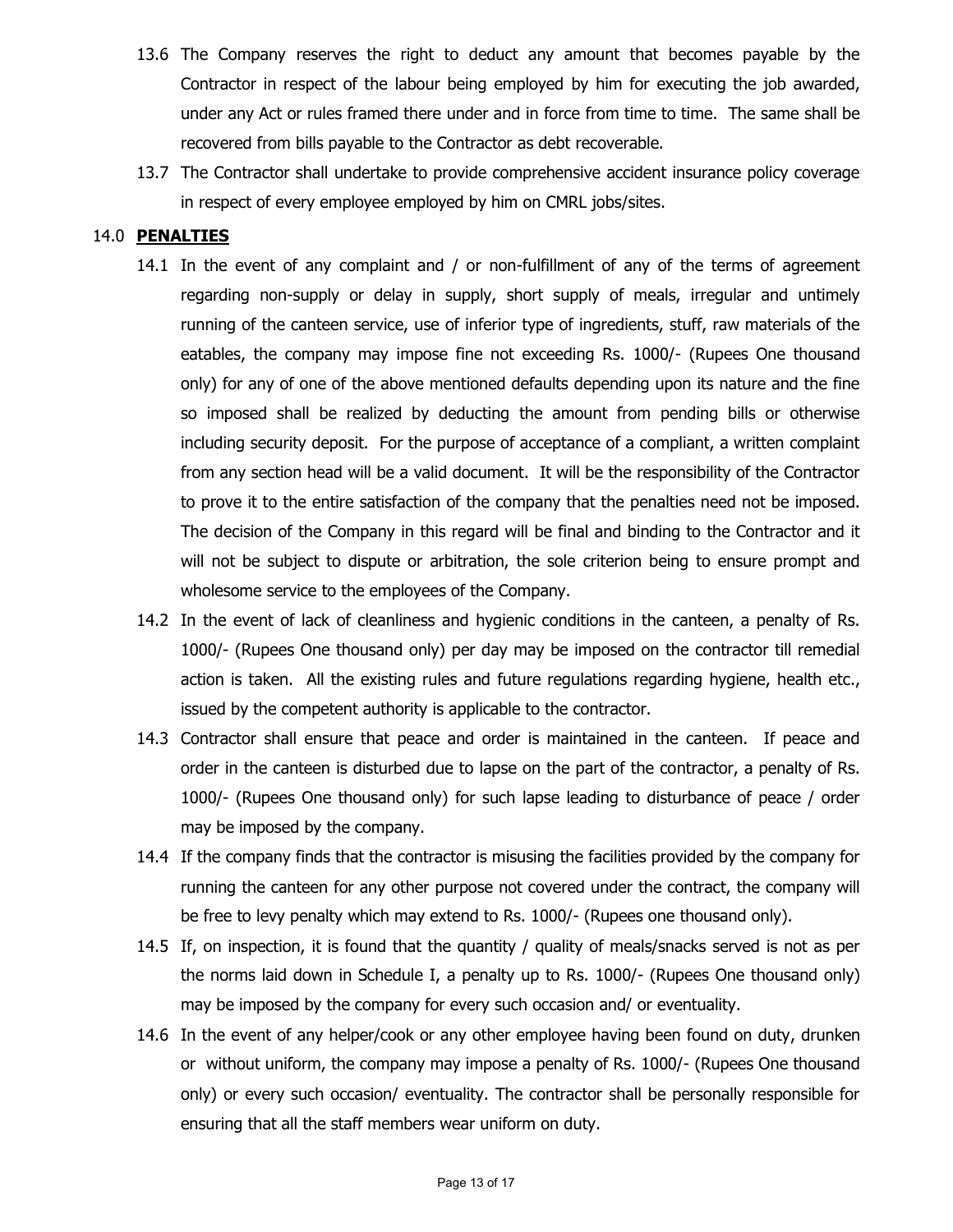- 14.7 Contractor shall ensure that none in his employment is allowed to sell meals to outsiders within the building. In the event of any employee being found selling meals to unauthorized persons in Building, the contractor shall remove such person on the instruction of such officer authorized by the company.
- 14.8 Contractor would ensure that all the canteen staff employed by him would behave courteously and decently with employees of the company and also ensure good manners. Any case of violation in this regard may render contractor liable for penalty of Rs. 500/- (Rupees Five thousand only) on each of such occasion. Contractor will have to remove the person concerned from the role on the instructions of the Officer-in-Charge in such cases.

#### 15.0 **TERMINATION OF CONTRACT**

- 15.1 If it is found that the quality of items supplied by the contractor and / or the services rendered are unsatisfactory or that the contractor has violated any terms and conditions of the contract and agreement, then in that event, the company will be entitled to terminate this contract, at any time without assigning any reasons whatsoever with one month notice.
- 15.2 If at any stage during the period of the contract any case involving moral turpitude is instituted in a Court of Law against the contractor or his employees, the Corporation reserves the exclusive and special right to the outright termination of the contract and the contractor shall not be entitled to any compensation from the company whatsoever.

#### 16.0 **GENERAL**

- 16.1 Contractor shall adhere to safety practices and avoid hazardous and unsafe working conditions and shall comply with the safety rules in force from time to time at Chennai.
- 16.2 The canteen premises will be in possession of the company and the contractor is permitted to enter the premises to run the canteen only. If at any time the contract is terminated or the contract comes to an end or if the company decides that the contractor should not be allowed to run the canteen, in that event, the company will be entitled to restrain the contractor from entering the building premises as well as the canteen premises. The contractor is only permitted to make use of the canteen premises which is in possession of the company and the contractor will have no right or interest in the canteen premises and other items given by the company because of the permission being granted to the contractor to supply articles as per the terms of the contract.
- 16.3 Contractor shall use the canteen only for the purpose of this agreement / contract and he shall not make or permit it to be made, any structural additions or alternations to the same without the prior approval in writing of the Company.
- 16.4 Contractor shall work under the supervision of the H. R. (Personnel) Deptt. and such other authorized officers of the company as may be nominated from time to time.
- 16.5 Contractor and his workmen will be subject to police verification regarding their antecedents.
- 16.6 Electricity and water should not be wasted.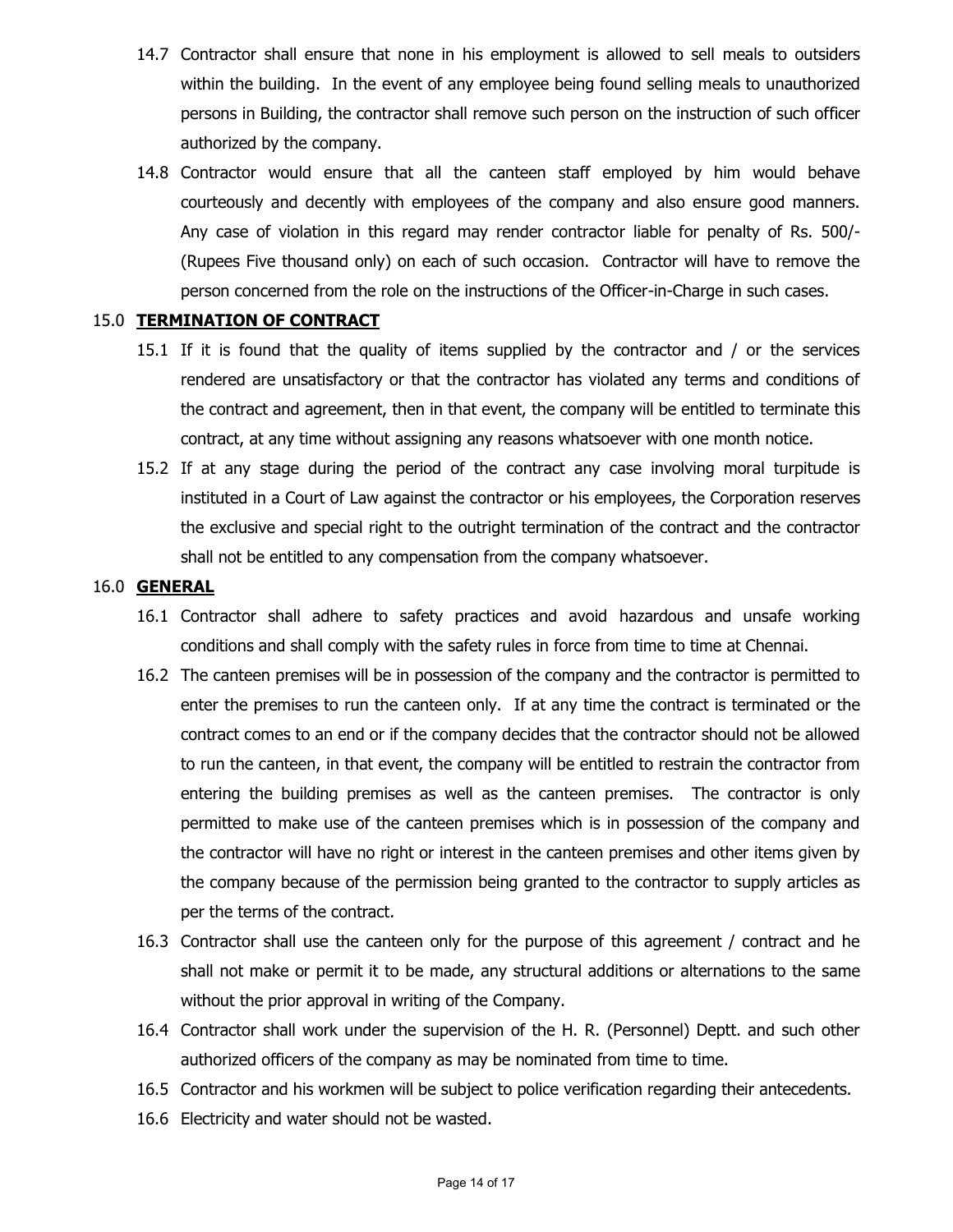### 17. **Procedure for Opening of Tender**

## **17.1 Tender Opening**

- i. The CMRL or their authorized representative will open the Tender Package in the presence of tenderers or their representatives who choose to attend at the appointed place and time. The Tender of any tenderer who has not complied with one or more of the foregoing instructions may not be considered.
- ii. The Tenderer is advised that, he may, if he so desires, be present at the opening of the Technical Package. After opening of technical bid, the same shall be evaluated to determine whether they qualify the technical competence. Such of those tenderers, who do not meet the technical competence, will be rejected and the corresponding financial package will be returned unopened.
- iii. The date, time and place of opening of Financial Bid will be advised to tenderers whose Technical Package have been found acceptable so that they can be present at the stipulated time of opening of the Financial Packages.

## **17.2 No Clarification of Tenders:**

The tenderers are to note that no supplementary details/ Material will be entertained by CMRL. Further no clarification shall be asked from the tenderer on his details submitted in "Technical Bid and the evaluation of "Technical Bid" will be carried out by CMRL on the basis of submittals received by the closing time for submission of tender. Tenders, which contain misleading/ ambiguous/ incomplete details in "Technical Bid" shall be considered as noncompliant and rejected.

#### **18 PRE-BID MEETING**

A pre-Bid meeting of the interested parties shall be convened at the designated date and time as cited in the tender document. Information regarding any change in date and/or time and/or the venue of the pre-bid meeting will be posted on the website of the CMRL only. During the course of pre-bid meeting, the bidders will be free to seek clarifications and make suggestions for consideration of the CMRL. The CMRL shall endeavor to provide clarifications and such further information as it may, in its sole discretion, consider appropriate for facilitating a fair, transparent and competitive bidding process. The CMRL shall endeavor to respond to the clarifications sought by the bidders as per clause above. However, the CMRL reserves the right not to respond or provide any clarification, at its sole discretion and nothing in this clause shall be taken or read as compelling or requiring the CMRL to respond or to provide any clarification

**19. In case of any dispute/doubt** regarding acceptance/ rejection of the tender, refund of Earnest money/Security Money etc. and other matter regarding the tender, **the decision of CMRL will be final and binding on all parties/tenderer.**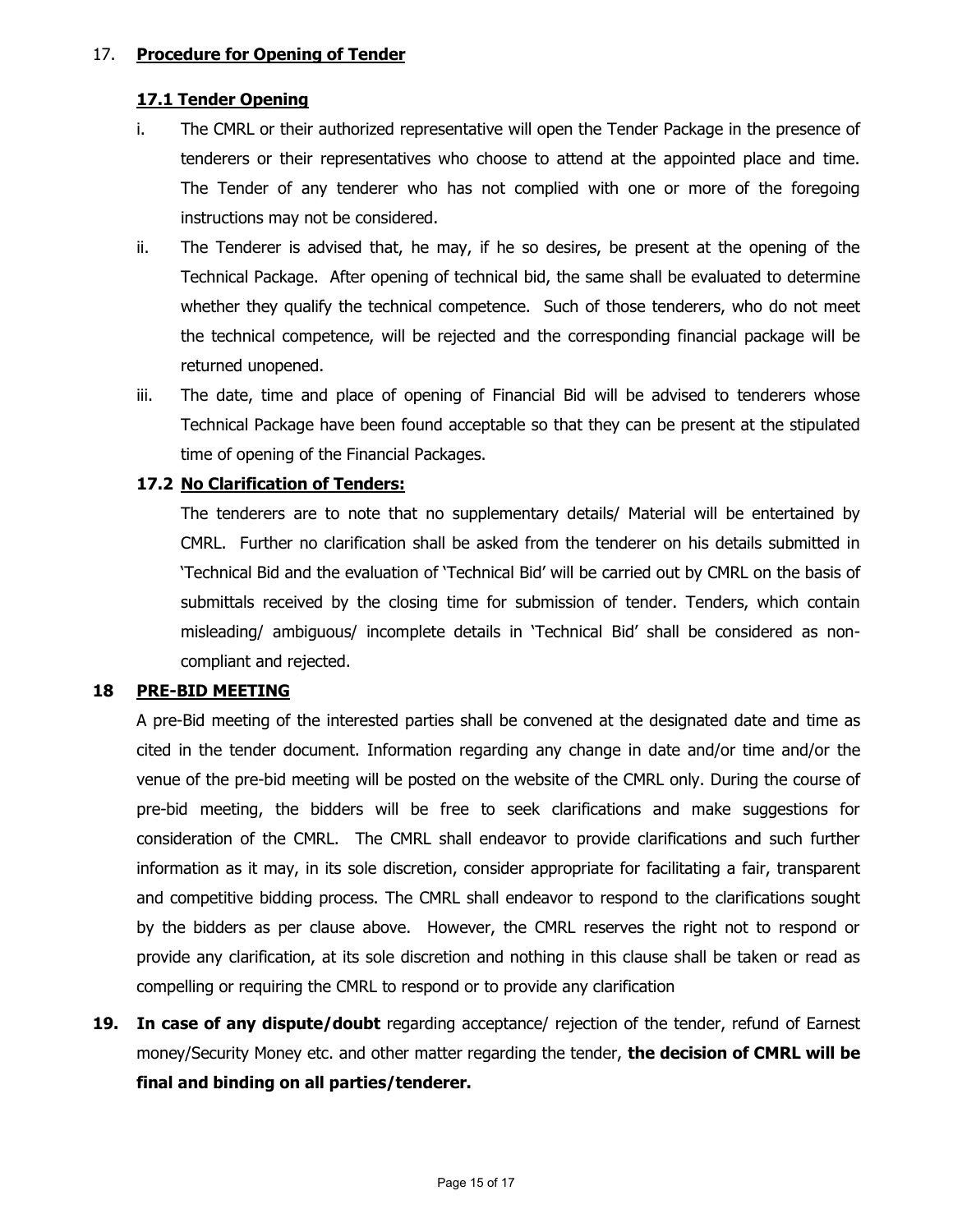## **20. Jurisdiction:**

The jurisdiction for the purpose of settlement of any dispute or differences whatsoever in respect of or relating to or arising out of or in any way touching this contract or the terms and conditions thereof or the contraction /interpretation thereof shall be that of the appropriate Court in CHENNAI. The jurisdiction of any other Court other than CHENNAI is specifically excluded.

> Signature of the Contractor with Stamp / Seal & Date